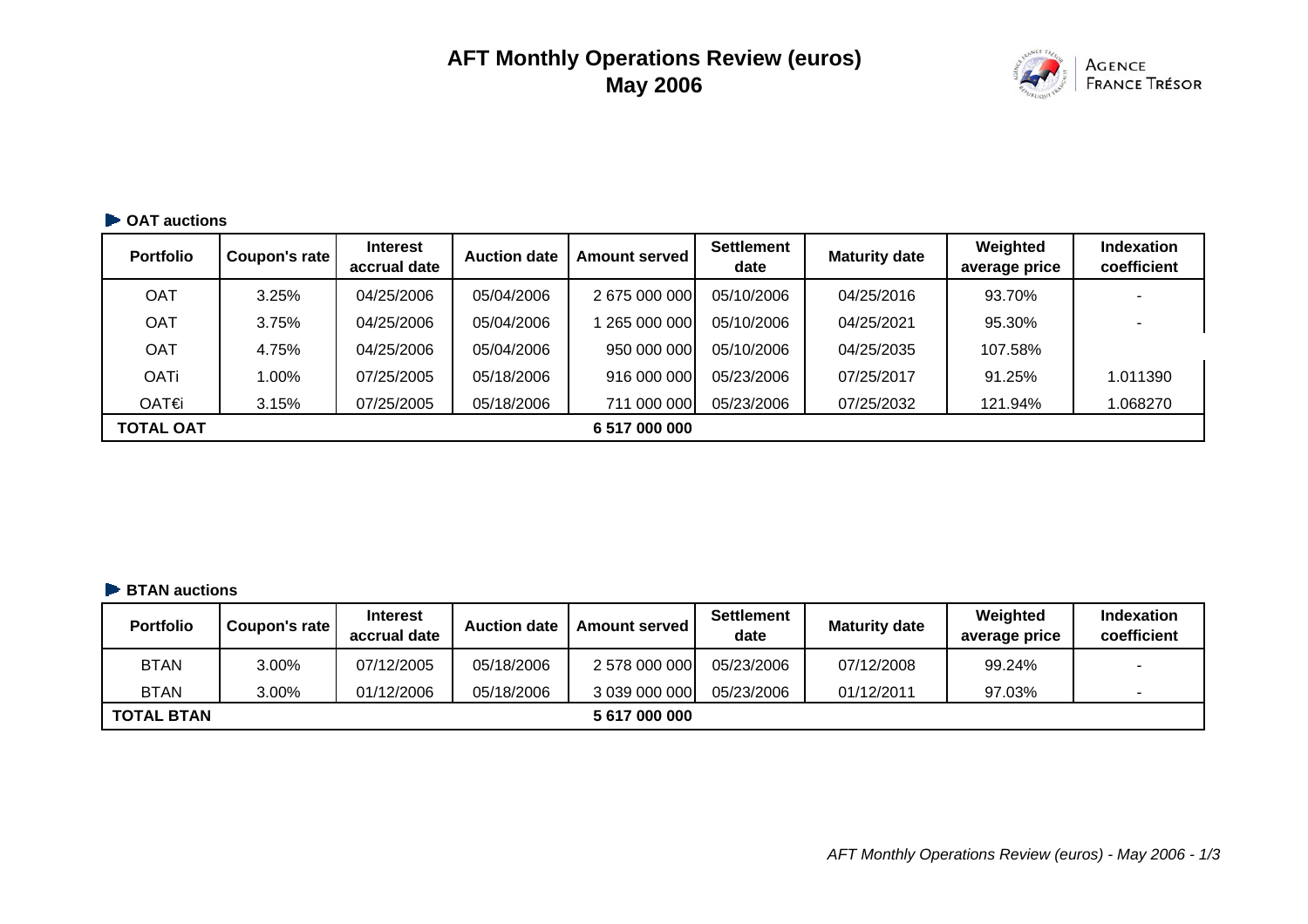# **Reverse Auctions**

| <b>Portfolio</b> | Coupon's rate | <b>Interest</b><br>accrual date | <b>Auction date</b> | Amount        | <b>Settlement</b><br>date | <b>Maturity date</b> | Weighted<br>average price | <b>Indexation</b><br>coefficient |
|------------------|---------------|---------------------------------|---------------------|---------------|---------------------------|----------------------|---------------------------|----------------------------------|
| <b>BTAN</b>      | 3.75%         | 01/12/2006                      | 05/24/2006          | 627 000 000   | 05/30/2006                | 01/12/2007           | 100.42%                   |                                  |
| <b>BTAN</b>      | 2.25%         | 03/12/2006                      | 05/24/2006          | 802 000 000   | 05/30/2006                | 03/12/2007           | 99.34%                    |                                  |
| <b>OAT</b>       | 5.50%         | 04/25/2006                      | 05/24/2006          | 998 000 000   | 05/30/2006                | 04/25/2007           | 102.06%                   | -                                |
| <b>BTAN</b>      | 3.50%         | 01/12/2006                      | 05/24/2006          | 570 000 000   | 05/30/2006                | 01/12/2009           | 100.21%                   |                                  |
| <b>TOTAL OAT</b> |               |                                 |                     | 3 997 000 000 |                           |                      |                           |                                  |

#### **BTF auctions**

| <b>Portfolio</b> | <b>Auction date</b> | Term (weeks) | Amount<br>served ( <b>⊕</b> n) | <b>Settlement date</b> | <b>Maturity date</b> | <b>Weighted average</b><br>rate $(\%)$ |
|------------------|---------------------|--------------|--------------------------------|------------------------|----------------------|----------------------------------------|
| <b>BTF</b>       | 05/02/2006          | 12           | 2056                           | 05/04/2006             | 07/27/2006           | 2.594%                                 |
| <b>BTF</b>       | 05/02/2006          | 23           | 1 2 4 4                        | 05/04/2006             | 10/12/2006           | 2.824%                                 |
| <b>BTF</b>       | 05/09/2006          | 13           | 2010                           | 05/11/2006             | 08/10/2006           | 2.642%                                 |
| <b>BTF</b>       | 05/09/2006          | 52           | 1 2 2 6                        | 05/11/2006             | 05/10/2007           | 3.192%                                 |
| <b>BTF</b>       | 05/15/2006          | 12           | 2017                           | 05/18/2006             | 08/10/2006           | 2.646%                                 |
| <b>BTF</b>       | 05/15/2006          | 51           | 1 2 8 0                        | 05/18/2006             | 05/10/2007           | 3.147%                                 |
| <b>BTF</b>       | 05/22/2006          | 13           | 2 0 0 3                        | 05/24/2006             | 08/24/2006           | 2.683%                                 |
| <b>BTF</b>       | 05/22/2006          | 28           | 1 2 0 5                        | 05/24/2006             | 12/07/2006           | 2.917%                                 |
| <b>BTF</b>       | 05/29/2006          | 12           | 2 0 0 5                        | 06/01/2006             | 08/24/2006           | 2.682%                                 |
| <b>BTF</b>       | 05/29/2006          | 27           | 1 0 0 8                        | 06/01/2006             | 12/07/2006           | 2.914%                                 |
| <b>TOTAL BTF</b> |                     |              | 16 054                         |                        |                      |                                        |